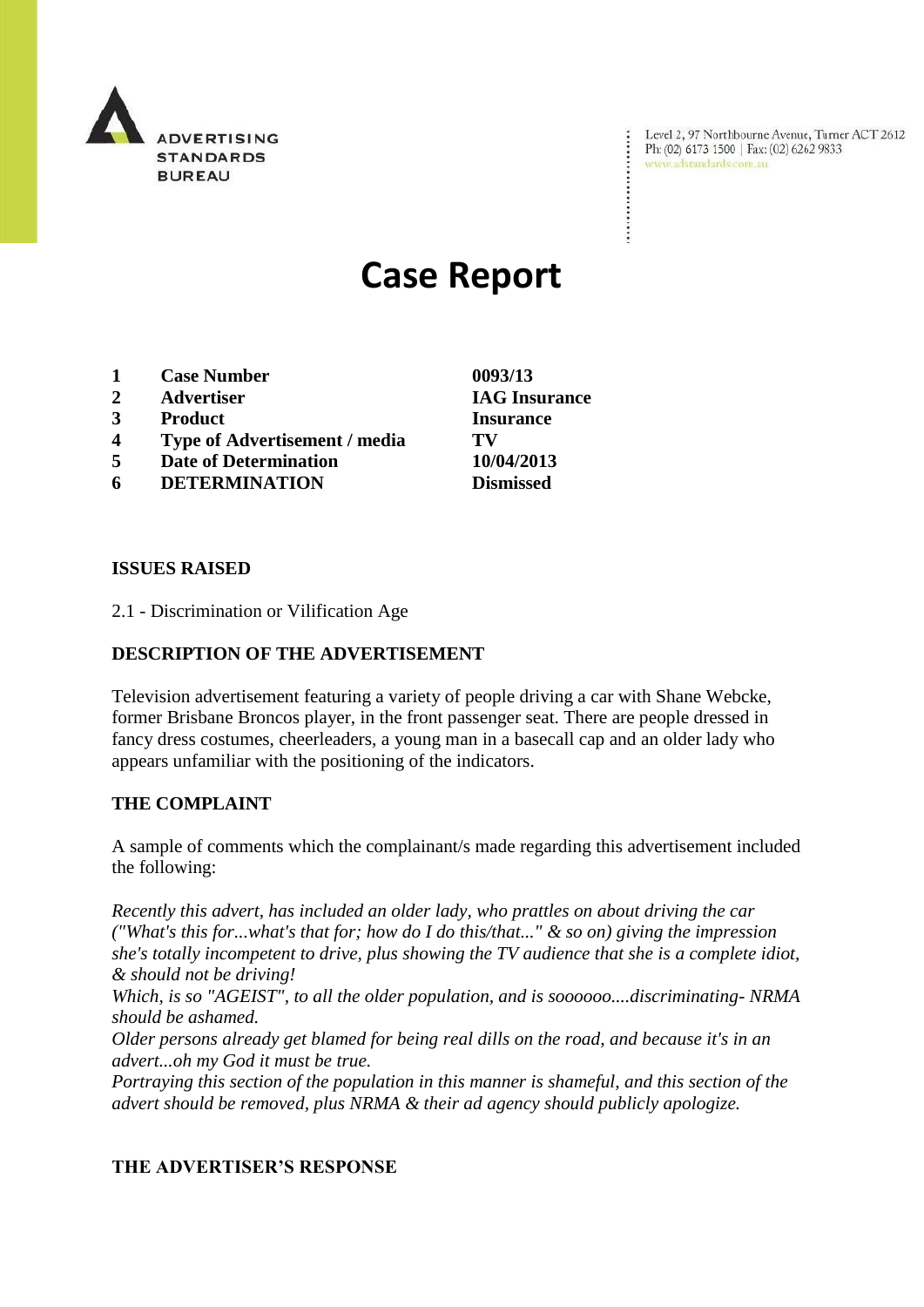Comments which the advertiser made in response to the complainant/s regarding this advertisement include the following:

*Your letter passes on details of a complaint received in relation to our television advertisement featuring a variety of people driving a car with Shane Webcke, former Brisbane Broncos player, in the front passenger seat. As requested, a digital copy of the advertisement is provided with this letter.*

*We sincerely apologise if this advertisement has caused any offence. The television ad is part of the "Anyone can drive your car" advertising campaign which we developed to show that any licensed driver is covered to drive our customers' cars under our comprehensive motor policy, without the need to be listed on the policy. In the campaign and in this advertisement we use a number of drivers across a range of age groups to demonstrate this. We are in no way meaning to be critical of older drivers.*

*We also wish to assure you that it was not our intention to, nor did we, convey a message that discriminates against or vilifies an older person in breach of section 2.1 of the AANA Code of Ethics.*

*1. Intention of the advertisement and the related campaign*

*As noted above, the advertisement, which forms part of a much broader campaign, is designed to show, in a humorous way, that anyone, irrespective of age or gender, is covered under an NRMA Insurance comprehensive motor policy even if they are not listed on the policy. This television ad does not infer that drivers in any age group are better or worse drivers than those in another group.*

*2. Nature of drivers conveyed by the advertisement*

*We have purposefully picked a variety of characters of all ages and genders to appear in the ad to demonstrate the range of people that are covered under an NRMA Insurance comprehensive motor policy and to be representative of our customer base. The scene which depicts an older lady driving the vehicle with Shane Webcke as her passenger was intended to be likeable and seen in a positive light by the audience. When creating the advertisement, we were very conscious of ensuring that both characters were depicted in an amusing and lighthearted fashion.* 

*This character's questions arose because she had borrowed the car from Shane Webcke and was therefore unfamiliar with the vehicle and its controls, as opposed to arising out of her overall driving ability.*

## *3. The AANA Code of Ethics*

*Section 2.1 of the AANA Code of Ethics states that "Advertising or Marketing Communications shall not portray people or depict material in a way which discriminates against or vilifies a person or section of the community on account of...age". The Determination summary entitled "Discrimination and vilification in advertising" published on your website further provides the following clarifications as to the meaning of "discrimination" and "vilification":*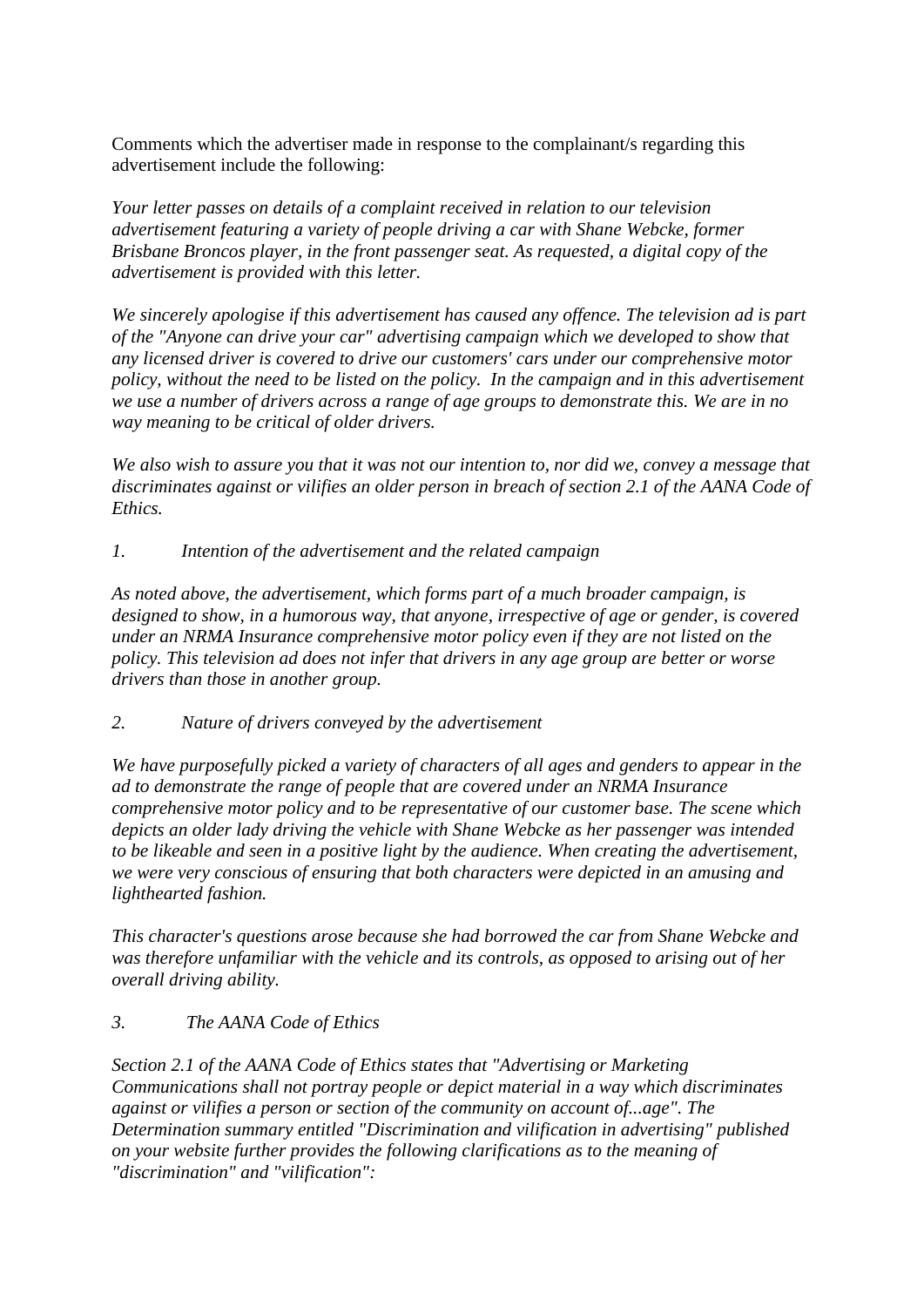*• Discrimination: acts with inequity, bigotry or intolerance or gives unfair, unfavourable or less favourable treatment to one person or a group because of their race, ethnicity, nationality, sex, age, sexual preference, religion, disability and/or political belief.* 

*• Vilification: humiliates, intimidates, incites hatred towards, contempt for, or ridicule of one person or a group of people because of their race, ethnicity, nationality, sex, age, sexual preference, religion, disability and/or political belief.* 

*Consistent with the lighthearted and humorous nature of our overall campaign our intention and design of the television ad as explained above, are not portrayed in a way which promotes unfair, unfavourable or less favourable treatment to older drivers and certainly does not humiliate or incite hatred towards or ridicule of drivers in any age group.* 

*Accordingly, we do not believe our television advertisement contravenes section 2.1 of the AANA Code of Ethics.*

*NRMA Insurance places a very high value on its relationships with customers and the community, and is extremely conscious of the image it portrays in its advertising. We will take the complainant's concerns into consideration in relation to future advertising projects.*

*Your letter passes on details of a complaint received in relation to our television advertisement featuring a variety of people driving a car with Shane Webcke, former Brisbane Broncos player, in the front passenger seat. As requested, a digital copy of the advertisement is provided with this letter.*

*We sincerely apologise if this advertisement has caused any offence. The television ad is part of the "Anyone can drive your car" advertising campaign which we developed to show that any licensed driver is covered to drive our customers' cars under our comprehensive motor policy, without the need to be listed on the policy. In the campaign and in this advertisement we use a number of drivers across a range of age groups to demonstrate this. We are in no way meaning to be critical of older drivers.*

*We also wish to assure you that it was not our intention to, nor did we, convey a message that discriminates against or vilifies an older person in breach of section 2.1 of the AANA Code of Ethics.*

*1. Intention of the advertisement and the related campaign*

*As noted above, the advertisement, which forms part of a much broader campaign, is designed to show, in a humorous way, that anyone, irrespective of age or gender, is covered under an NRMA Insurance comprehensive motor policy even if they are not listed on the policy. This television ad does not infer that drivers in any age group are better or worse drivers than those in another group.*

*2. Nature of drivers conveyed by the advertisement*

*We have purposefully picked a variety of characters of all ages and genders to appear in the ad to demonstrate the range of people that are covered under an NRMA Insurance comprehensive motor policy and to be representative of our customer base. The scene which*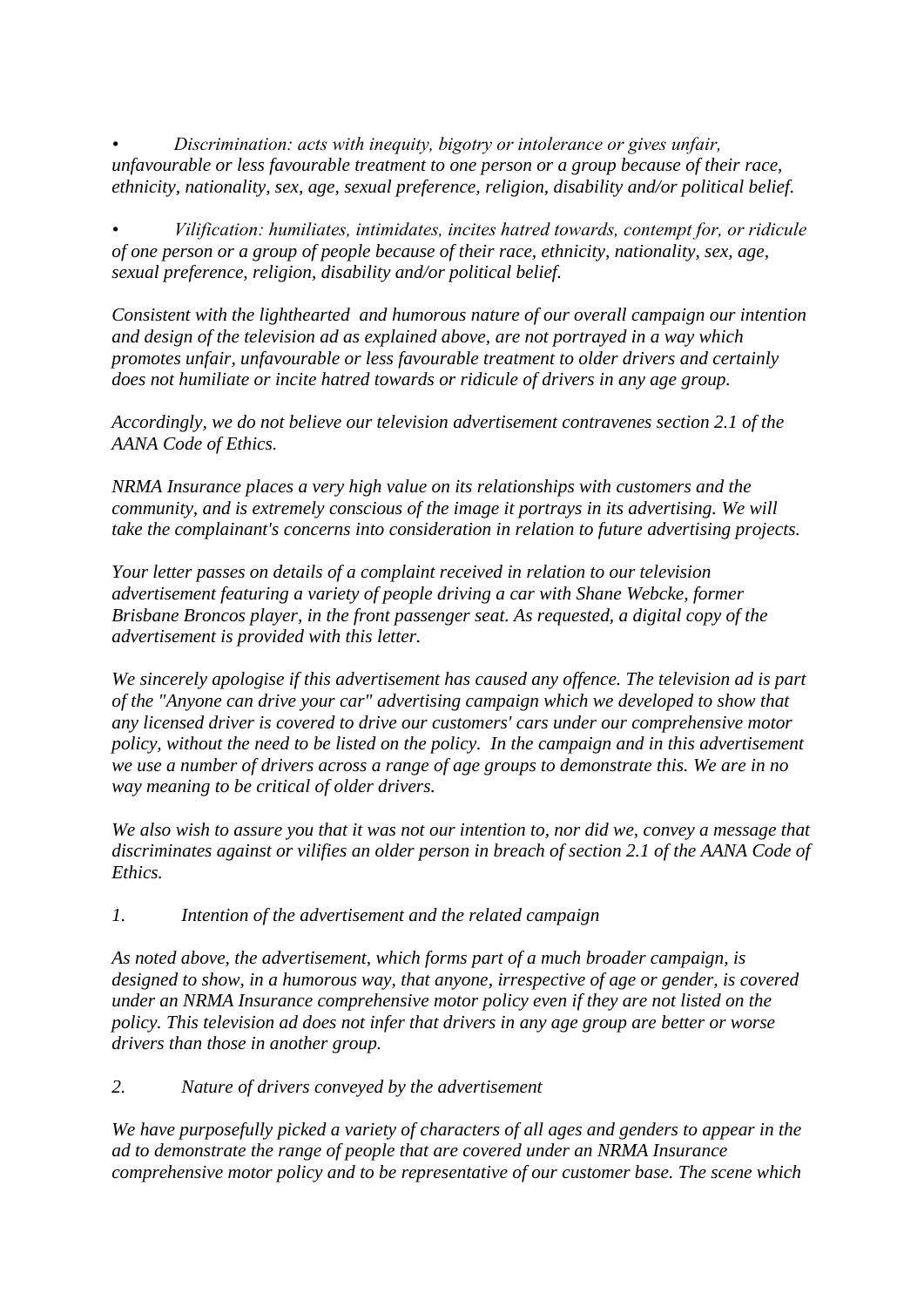*depicts an older lady driving the vehicle with Shane Webcke as her passenger was intended to be likeable and seen in a positive light by the audience. When creating the advertisement, we were very conscious of ensuring that both characters were depicted in an amusing and lighthearted fashion.* 

*This character's questions arose because she had borrowed the car from Shane Webcke and was therefore unfamiliar with the vehicle and its controls, as opposed to arising out of her overall driving ability.*

*3. The AANA Code of Ethics* 

*Section 2.1 of the AANA Code of Ethics states that "Advertising or Marketing Communications shall not portray people or depict material in a way which discriminates against or vilifies a person or section of the community on account of...age". The Determination summary entitled "Discrimination and vilification in advertising" published on your website further provides the following clarifications as to the meaning of "discrimination" and "vilification":*

*• Discrimination: acts with inequity, bigotry or intolerance or gives unfair, unfavourable or less favourable treatment to one person or a group because of their race, ethnicity, nationality, sex, age, sexual preference, religion, disability and/or political belief.* 

*• Vilification: humiliates, intimidates, incites hatred towards, contempt for, or ridicule of one person or a group of people because of their race, ethnicity, nationality, sex, age, sexual preference, religion, disability and/or political belief.* 

*Consistent with the lighthearted and humorous nature of our overall campaign our intention and design of the television ad as explained above, are not portrayed in a way which promotes unfair, unfavourable or less favourable treatment to older drivers and certainly does not humiliate or incite hatred towards or ridicule of drivers in any age group.* 

*Accordingly, we do not believe our television advertisement contravenes section 2.1 of the AANA Code of Ethics.*

*NRMA Insurance places a very high value on its relationships with customers and the community, and is extremely conscious of the image it portrays in its advertising. We will take the complainant's concerns into consideration in relation to future advertising projects.*

# **THE DETERMINATION**

The Advertising Standards Board ("Board") considered whether this advertisement breaches Section 2 of the Advertiser Code of Ethics (the "Code").

The Board noted the complainant's concerns that the advertisement is offensive and promotes age discrimination.

The Board viewed the advertisement and noted the advertiser's response.

The Board considered whether the advertisement complied with Section 2.1 of the Code